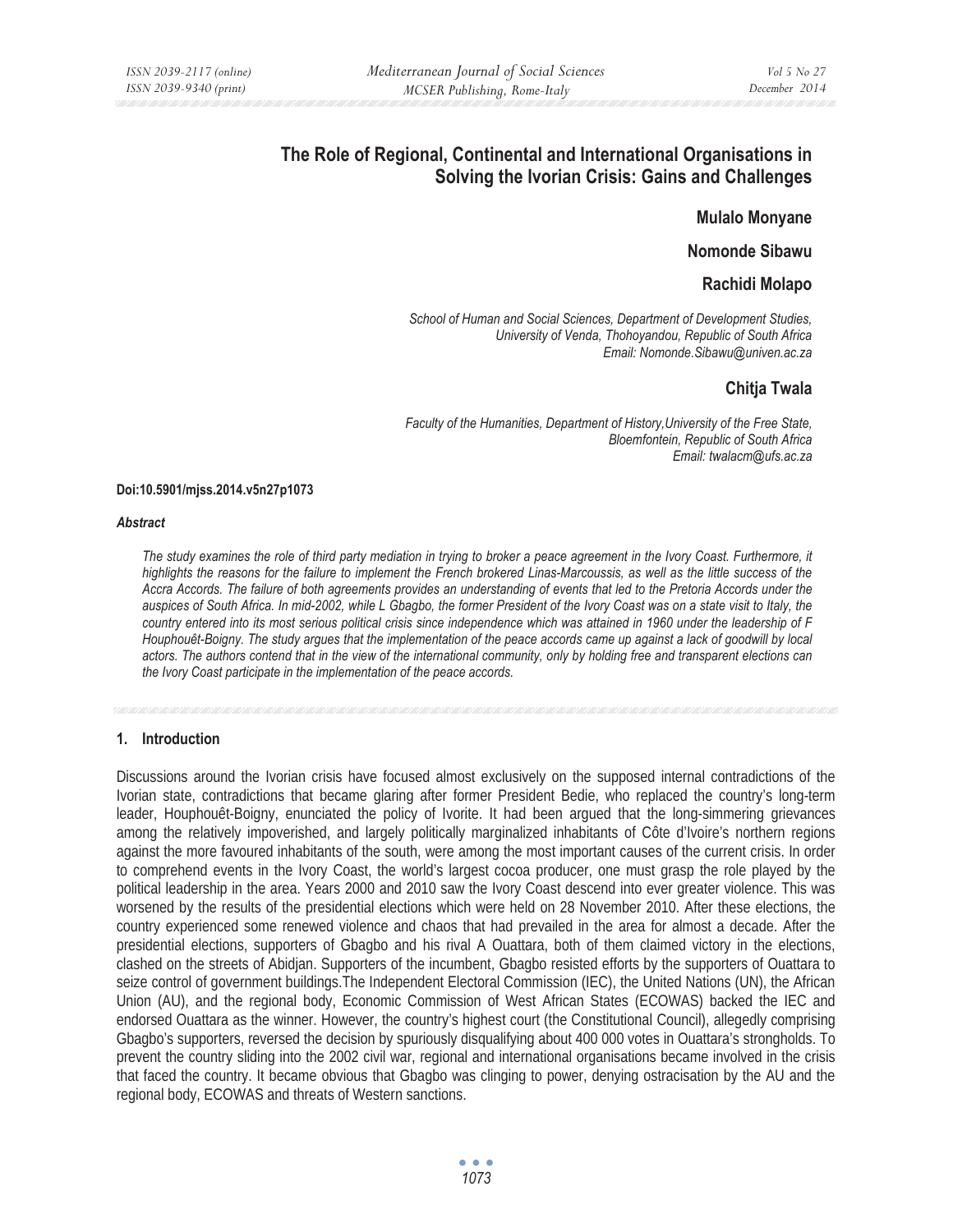### **2. The Origins and Nature of the Ivorian Conflict**

The Armed Forces of Côte d'Ivoire, otherwise known as FANCI, were created in May 1960 by the government of the late Houphouêt-Boigny with a focus on creating a small army for various political and developmental activities. These included administration of the civil service and serving in other capacities as Ministers, Ambassadors and Directors in hospitals. Initially, FANCI's capacity as a fighting force was severely limited. Before the ongoing crisis, 80% of the FANCI budget was devoted to paying salaries of soldiers. This obviously had broad implications with respect to the capacity of the state to equip and defend itself. The role of FANCI changed, however, under the leadership of ex-President Bedie. Bedie's efforts to use FANCI in a political role, to suppress popular protests, resulted in serious tensions within the army's officer corps and rank and file, and led to the sacking of the then armed forces commander General Guei. This prompted an attempted coup d'état in 1996, and a successful one in 1999. The crisis which was later experienced had its genesis in the above mentioned events (Gberie and Addo, 2004: p9).

### **3. The Issue of Conflict Resolution in Africa**

D Wilfred points out that there are two levels of dichotomous discourse when dealing with conflict resolution in Africa. They are the transference of conflict resolution vis-à-vis Africa and third world countries and the African traditional ethos of decision making. On the other hand, AR Lamin highlights the fact that South Africa once became involved in conflict resolution in the Ivory Coast and drafted the Pretoria Peace Treaty (Abdul, 2005: 1-33). Another important conflict resolution initiative to be taken into consideration was the effort led by the international community, France, ECOWAS, the AU and the UN. This effort resulted in the Linas-Marcoussis Peace Agreement and the binding agreements of the Ougadougou Peace Accord. A Chryssantus postulates that: 'the Ougadougou political accord was the direct result of the non-implementation of previously negotiated agreements and international pronouncements on the conflict, the latest being the United Nations Security Council Resolution 1721' (Chryssantus, 2007: pp25-31). The provisions of the Ougadougou Peace Accord assured power sharing between the rebels and the government. It also allowed the integration of former rebels into the mainstream government activities; for example, the Ivorian Armed Forces. Spears (2000: p105) argues that: 'a second obstacle to power sharing is that parties and movements prefer to share power only as part of the strategy to boost military and political power in order to defeat enemies rather than make peace with them'.

Adding to Spear's doubt about power sharing in Africa is Marshall-Fratani's discussion of the entailment of the autochthony, nationalism, and citizenship in the war of 'who is who' in the Ivory Coast. According to him 'the leader of the parties involved in the power-sharing have a stand by grassroots support group ready to spring into action' (Marshall-Fratani, 2006: pp9-43). During this period, there was limited rule of law in the Ivory Coast and impunity remained an issue. There had been countless violations of human rights, arbitrary arrests of journalists and the intimidation of the civilian population. Therefore, the Ivorian conflict had created a state of corruption and a neglect of human rights.

#### **4. Discussion and Findings**

As early as 2002 an emergency summit of ECOWAS which was convened in Ghana, Accra resolved to dispatch a peacekeeping force to act as a buffer between the government and the rebel troops and mandated the presidents of Ghana, Niger, Guinea Bissau, Togo and Nigeria, in addition to former South African president T Mbeki to form a contact group and undertake negotiations between Gbagbo and the insurgents. However, Gbagbo was accused of being biased by the opposition and the rebels (Rametsi, 2006: p25). By 2005 the AU, ECOWAS and the international community as a whole, were all over-stretched in West Africa. They were battling to keep the lid on the cauldron in the Ivory Coast. The argument against foreign meddling had in any case been void since 1999 when the Organisation of African Unity (OAU) resolved that any government which acquired or retained power by unconstitutional means should be ostracised.

#### *4.1 The Linas-Marcoussis Peace Agreement*

In January 2003, the French president, J Chirac had a discussion with the political forces in the French resort town of Linas-Marcoussis. This gathering brought together representatives of all existing political parties in the Ivory Coast, as well as non-political representatives. Each delegation gave its analysis of the situation regarding the Ivorian situation and they also made suggestions aimed at restoring confidence and overcoming the crisis. The vision given by the delegations enabled the discussion table to come to a consensus agreement in which all elements, principles and extensions had the same understanding of the situation. Interestingly, the discussion table welcomed the ceasefire, made possible and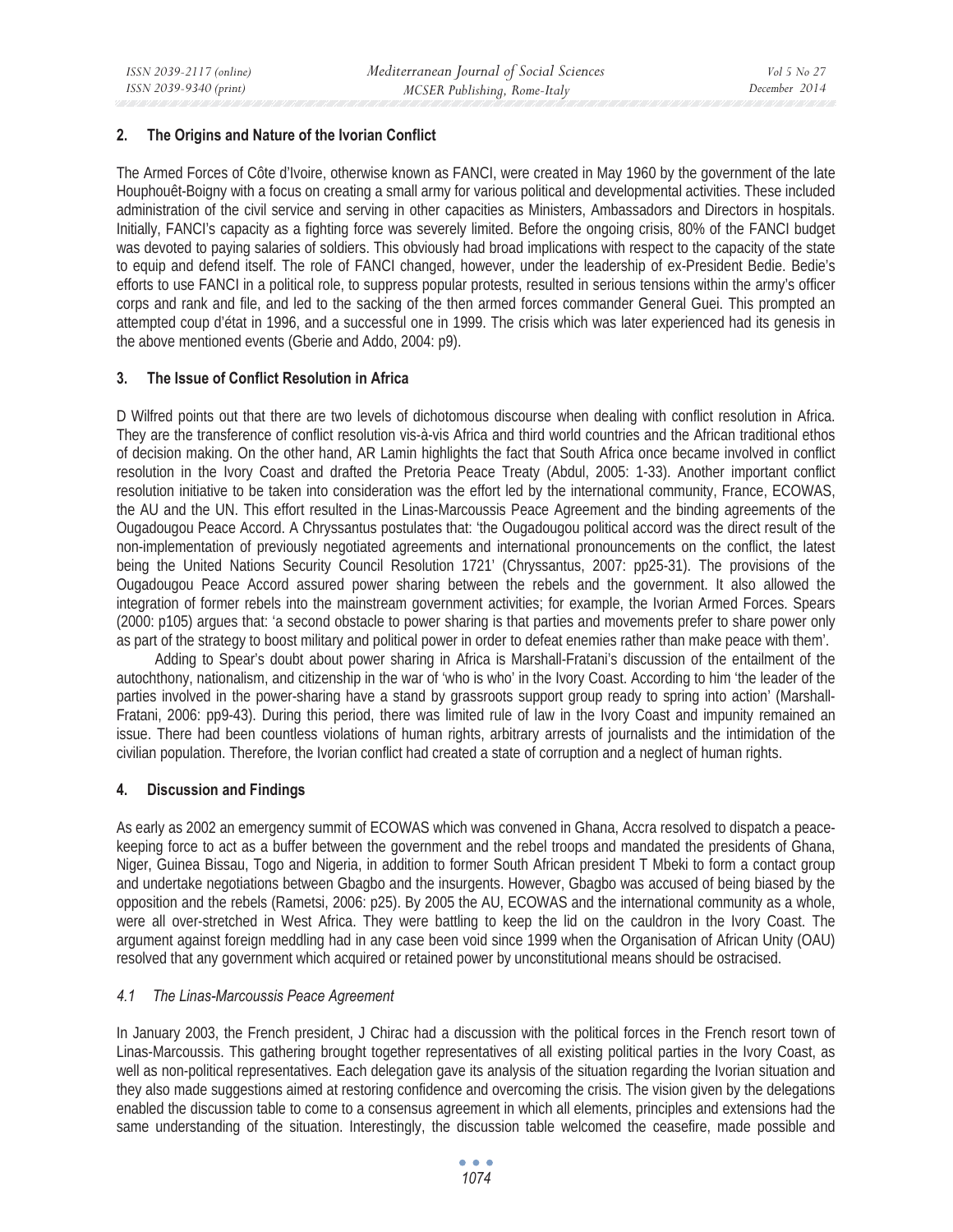| ISSN 2039-2117 (online) | Mediterranean Journal of Social Sciences | Vol 5 No 27   |
|-------------------------|------------------------------------------|---------------|
| ISSN 2039-9340 (print)  | MCSER Publishing, Rome-Italy             | December 2014 |
|                         |                                          |               |

guaranteed by the deployment of ECOWAS forces, supported by French troops, and demanded strict compliance with its terms. The Agreement repeated the need to maintain the territorial integrity of the Ivory Coast, respect for its political and economic institutions and to restore the authority of the state. It recalled its commitment to the principle of democratic accession and the exercise of power (Gberie and Addo, 2004: p16).

The Agreement provided for the formation of a Government of National Reconciliation (GNR) to ensure a return to peace and stability. It was agreed that the GNR would be led by a consensual prime minister who would remain in office until presidential elections were organised and that the interim prime minister would not be appropriate to stand as a candidate in the elections. The government would be composed of representatives from each of the delegations from the Ivory Coast that took part in the discussion table in France. In assigning ministers, a balance was to be struck among the parties throughout the term of office of the government. Three main principles which governed the Linas-Marcoussis Agreement included: The need to maintain the territorial integrity of Côte d'Ivoire; the creation of a Government of National Reconciliation, with a new Prime Minister; and the need to conduct transparent and free elections in which people would not be excluded by means of churlish legislation. Implementation of the Agreement, however, had been slow because of a lack of political will on the part of the signatories, including the government of Gbagbo. Furthermore, the Agreement itself was too ambitious because it called for a radical change of the character of the Ivorian state (Gberie and Addo, 2004: p2).

On the issue of citizenship, identity and the status of foreign nationals, the discussion table considered that the issue of citizenship as amended to make broad provisions for naturalisation by a certificate issued by the public authorities, to be generous and well drafted. The GNU was called upon to immediately promote the increased option of existing naturalisation procedures, based on improved information and possible cooperation projects which were to be implemented with the support of international development partners. The discussion table found that foreign nationals residing in large numbers in the Ivory Coast had made a major contribution to national wealth. However, the Agreement was later compromised by a lack of commitment and political will by various parties. The central issue in the conflict notably, nationality and the eligibility to run for presidential elections along with disarmament were not satisfactorily addressed. In addition, ministers belonging to the former rebel group left the GNR accusing Gbagbo of failing to delegate executive powers to the prime ministers and the coalition government, as demanded by the Agreement (Wannenburg and Giralt, 2004: p85).

The Agreement called upon Gbagbo's government and the rebels to begin the process of the disarmament programme, the respect of equality, and an end to discrimination based on identity and citizenship, as well as the need to restructure the security of the country. However, these agreements were not implemented because members of the rebel forces resigned from the government citing reasons that Gbagbo had failed to respect and implement the outcomes of the peace accord. Thus, Gbagbo was accused of having violated the agreements made in the Linas-Marcoussis Agreement and the peace process failed. France, which had 4 000 peacekeepers in the Ivory Coast, along with the 6 000 UN troops, had made no secret of its impatience with Gbagbo (Cornish, 2004: p14).

#### *4.2 The Pretoria Accords*

Before South Africa stepped in, the intention to revive the Linas-Marcoussis Agreement had already led to a series of new talks; namely, the Ghana sponsored Accra II Agreement (March 2003) which revised the power-sharing formula agreed at Kleber; the Accra III (July 2004) Agreement, promoted by the former UN Secretary, General K Annan, who attempted to topicalise Marcoussis by obtaining Gbagbo's signature. However, neither these arrangements nor the deployment of a UN peace-keeping mission on 2 April 2004 worked; thus, the Ivorian army launched the so-called Operation Dignity, a campaign of air strikes against the Mouvement Patritique de Côte d'Ivoire (MPCI) which controlled the north. Operation Dignity led to a major crisis between France and the Ivory Coast when, only two days after its start, the base of Licorne in Bouake was bombed, killing nine French soldiers. The French army retaliated by destroying the Ivorian air force, while in Abidjan most of the French population had to be evacuated following violence and pressure by the Jeunes Patriots (Pillai, 2009: p103).

Mbeki's designation as the new mediator of the Ivorian crisis came soon after the launch of Operation Dignity. The AU which had just launched its new Peace and Security Council in 2004 had an active role in the appointment of the South African mediation. Mbeki's nomination was also an indication of the ambitions and dynamism of South African diplomacy, which had already intervened in several other African crises, from the Democratic Republic of Congo (DRC) to Burundi and also Darfur. However, it was for the first time that South Africa had tried to act as a peacemaker in a former French colony and, although the Ivory Coast was a significant commercial partner for South Africa, the involvement of the latter in the Ivorian crisis before 2004 had been limited. With respect to France, post-apartheid South Africa had on its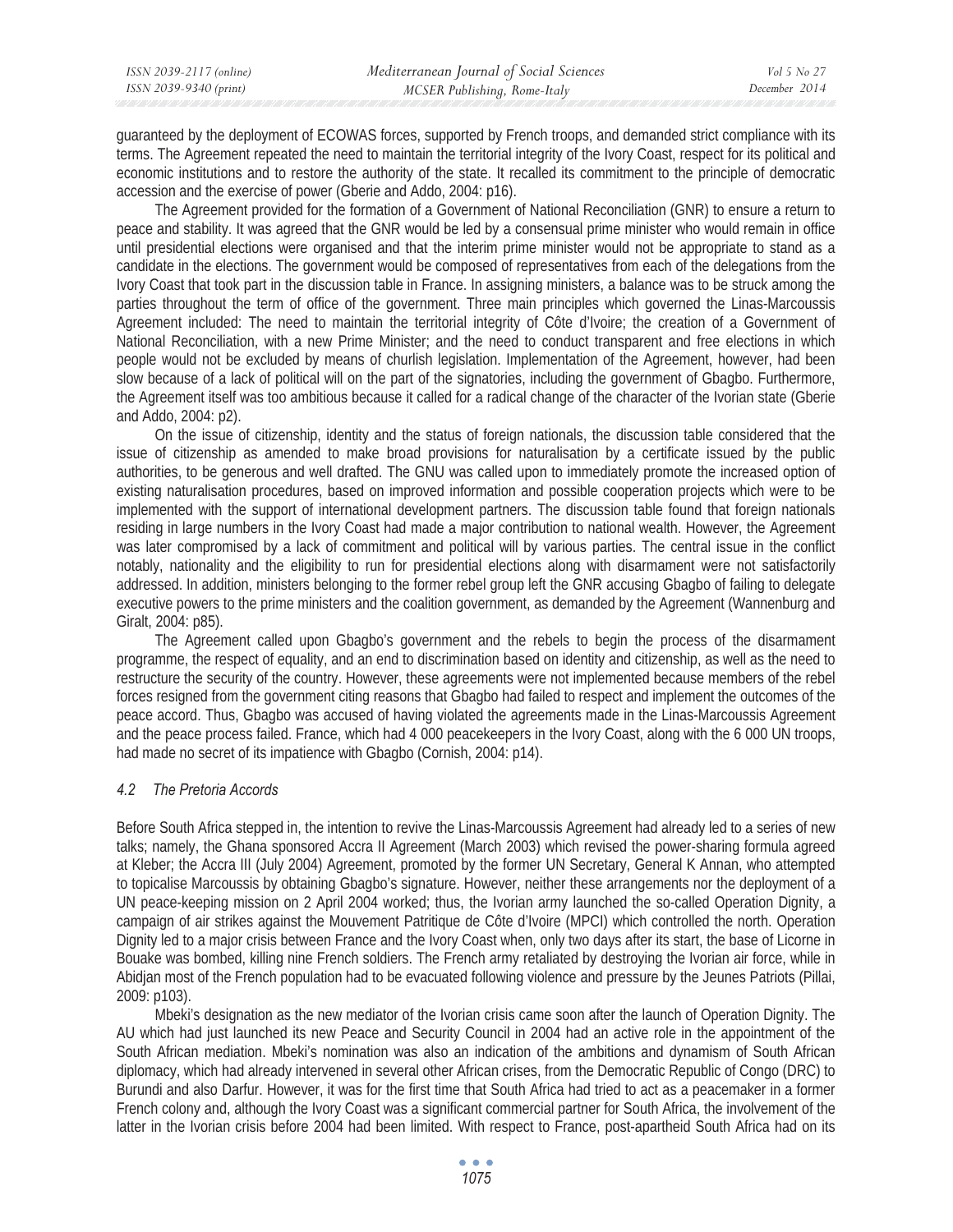side the legitimacy that hailed from its undoubted status in the African political arena. Ouattara remarked that the fact that South Africa knew the Ivorian situation far less than France did was not necessarily a disadvantage. For Gbagbo, the arrival of Mbeki at such critical moment was welcomed, both because it represented the first serious alternative to a peace process dominated by France or by the French-speaking members of ECOWAS. He saw in Mbeki's political background and nationalist convictions the possibility of influencing the South African President. Mbeki's efforts to restore peace in the Ivory Coast received a boost on Friday 17 December 2004 after a meeting with Ivorian rebel forces in Pretoria. L Dacoury-Tabley, deputy chief of the New Forces rebel group, said the group would no longer delay the peace process (Vapi, 2004: p4).

Probably not by chance, Mbeki summoned a meeting in Abidjan on 9 November 2005, while the city was *de facto*  under French occupation and the confrontation between French troops and the demonstrators' attitudes worsened. Gbagbo's effort to draw a misleading parallel between the post-colonial oppression allegedly suffered by the Ivory Coast and apartheid South Africa seemed, at first, to produce its effects on Mbeki and on his collaborators. Apparently shocked by what he had seen in November in Abidjan and afraid that the application of targeted sanctions could further worsen the political climate and hinder his mediation efforts, Mbeki pushed the UN to postpone their application.

Since being entrusted to lead the peace process, Mbeki had persuaded both the rebels and the government to agree on key divisive issues, including disarmament, security and legislative reform, to pave the way for reconciliation and elections.

### *4.3 The United Nations and the imposition of sanctions*

On 22 November 2004, the United Nations Security Council (UNSC) took a decision to impose an arms embargo on the Ivory Coast, with the possibility of further sanctions. According to the UNSC, this was necessary to halt the spiral into chaos in what was once West Africa's oasis of stability and relative prosperity. The simmering conflict in the Ivory Coast threatened the region which had already been buffeted by brutal war and crises. It was also a broader security concern because terrorist organisations had established sanctuaries in West Africa.

Over the years Gbagbo had, all along, insinuated that France wanted to have Ouattara as President of the Ivory Coast. In 2011, it was the UN Secretary-General's Special Representative, YJ Choi who sparked the debate that he had independently checked them and found no good reason for the Constitutional Council to overturn the IEC's verdict that Ouattara had won (Fabricius, 2011: p16). With the above reaction, it was clear that Choi was fulfilling his mandate as he understood it, to safeguard Ivorian democracy by giving his honest verdict on the election results.

On 27 January 2011, the Central Bank of West African States slammed the seizure of its Ivorian branch by forces loyal to Gbagbo. Troops surrounded the bank's offices in Abidjan, intensifying a struggle over funds between Gbagbo and his rival Ouattara who had won the presidential election on 28 November 2010. The bank had moved to block Gbagbo's access to Ivorian accounts, and said that it recognised Ouattara as the country's president. The squeeze on the banking system followed a string of international measures, including asset freezes and bans on doing business with Gbagbo supporters and institutions.

#### *4.4 The role played by the African Union (AU)*

In November 2004, Gbagbo's forces violated the ceasefire and used helicopters to attack peace-keeping positions, killing nine French soldiers and an American aid worker; in retaliation, the French launched an attack. When the AU called for an emergency meeting to discuss the situation, Gbagbo skipped the event. The tragedy for the Ivory Coast was that the damage to the fabric of society, as well as to the economy would be almost impossible to reverse (Farah, 2004: p15).

In January 2011, the AU agreed to set up a panel to help resolve the Ivory Coast's political crisis, with its conclusions to be delivered within a month. According to the AU, the November 2010 presidential election was supposed to open a more positive chapter in Ivory Coast's history, almost 8 years after a civil war that had split the nation into the mainly Muslim north and Christian south. Instead, the poll provoked a violent crisis in which more than 270 people were killed. The problem started when Gbagbo refused to hand over the reins of power to Quattara, the man the electoral commission declared the winner. He subsequently overturned the results which sparked unrest.

In view of the problems facing the Ivory Coast, AU Commissioner, J Ping stated: 'The panel will conclude its work within a period not exceeding one month and the conclusions, which will be endorsed by the council, will be binding on all the Ivorian parties with which the conclusion would have been negotiated' (Anon, 2011: p10). Supporting the above sentiments, Kenyan Prime Minister, R Odinga alluded to the following concerning the role of the AU Summit: 'This summit must send a strong and unequivocal message that the two parties must negotiate face to face. Given (Ivory Coast's) long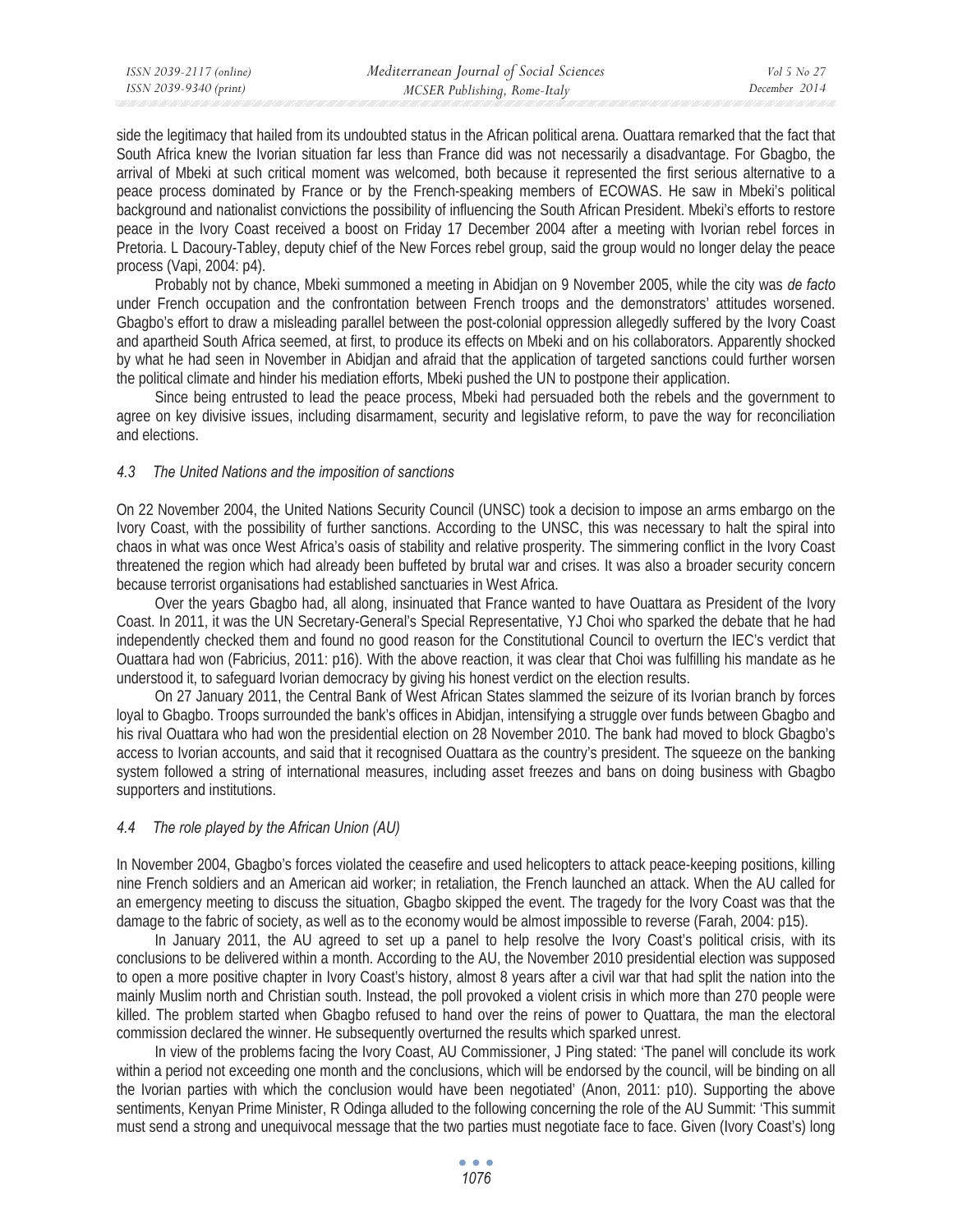history of strife and civil war, and with the preparations for armed conflict under way on both sides, a small spark could ignite a major conflagration that would also threaten the region's stability' (Anon, 2011: p10). Furthermore, Odinga reported: 'Ivory Coast symbolizes the great tragedy that seems to have befallen Africa, whereby some incumbents are not willing to give up power if they lose' (Anon, 2011: p10). It is clear from the above that the declaration the AU made was not about the use of force; the organisation was committed to a peaceful solution to the Ivory Coast's problems.

After the presidential elections of 28 November 2010, former South African President T Mbeki had already cast doubt on the regional and international consensus in favour of Ouattara when he reported to AU Commission chairperson, Ping that there were no angels or devils in the Ivory Coast conflict and that the AU should renegotiate a settlement of the frequently negotiated crisis.

## *4.5 The role of ECOWAS*

On 5 October 2002 the West African mediators arrived in a rebel stronghold of the Ivory Coast for talks with insurgents on ending a 15-day rebellion that had thrown the region into turmoil. Ministers from five West African countries, including regional ally Nigeria, aboard French military helicopters landed in Bouake, the Ivory Coast's second largest city. The first priority was to promote a ceasefire. Bouake fell to the rebels on 19 September when their coup against Gbagbo failed. Gbagbo said he was ready to agree to the ceasefire, but the government was anxious not to accept a *de facto* separation of the country between the north and south (Thomson, 2002: p8).

On the basis that Ouattara had won the presidential election of 28 November 2010, ECOWAS initially wanted to forcefully remove Gbagbo from the presidency, as well as impose economic sanctions, primarily an embargo on the prime export, cocoa and a financial squeeze which were starting to be felt despite Gbagbo's aggressive resistance (Fabricius, 2011: p16).

By January 2011, ECOWAS threatened to send troops to the Ivory Coast to remove Gbagbo. He was clinging to power with the backing of the army. Gbagbo's attitude of clinging to power caused ECOWAS to change its tune and opt for a peaceful solution to the country's problems. It became clear that ECOWAS did not want to solve the Ivory Coast's problems by using force. However, the organisation was ready to deploy other measures if peaceful negotiations could not be reached.

Matters were further complicated by Ghana's failure to send troops to oust Gbagbo from office. This stance by Ghana was against the move by the 15 nations in West Africa to militarily intervene in the Ivory Coast. Ghana's President stated: 'Ghana's position is that even though we support the decision by ECOWAS to send a force to Ivory Coast, Ghana finds itself unable to contribute troops because they are overstretched. Currently Ghana has 500 soldiers on UN Mission in Ivory Coast' (Anon, 2011: p16).

## **5. The Failures of Regional and International Organisations to Bring Peace**

Rarely had any crisis been the subject of so many attempted international mediations and summit meetings to try to normalise the situation in a trouble-torn West Africa. By 2011 there were voices in Africa and elsewhere in the world calling for a military invasion of the Ivory Coast to force Gbagbo out of power. One of the most strident voices was that of Odinga, who had, rather oddly been appointed AU mediator in the Ivory Coast. Voices calling for caution were rather muted and appeared to be in the minority. By 2011, the efforts to bring peace and stability in the area proved a failure. The various arbitrators who had succeeded one another in attempting to sort out the conflict, proved to be largely incompetent and ultimately failed. Above all, the skilful manoeuvring of Gbagbo, who, from the very beginning of the crisis wanted to remain in power, was seen as a poor negotiator. Since the crisis began, the attitude of France appeared uncertain, if not downright contradictory to the Linas-Marcoussis Agreement, signed in January 2003. Thus, France tried to marginalise Gbagbo but without any success.

## **6. Conclusion**

This study shows that war is brutal, nasty and unpredictable. In most cases, it is the ordinary civilians who carry no weapons and at times, know very little about the issues behind the conflict who bear the brunt of the violence. Several options have been implemented in the Ivory Coast in an effort to restore order, but with little success. Despite all the attempts by regional and international organisations to bring about peace in the area, the country continues to be deeply divided between the north and south. The north continues to be under the firm control of the rebel army of the Forces Nouvelles, while the south is controlled by the national defence forces. The holding of elections in the Ivory Coast without